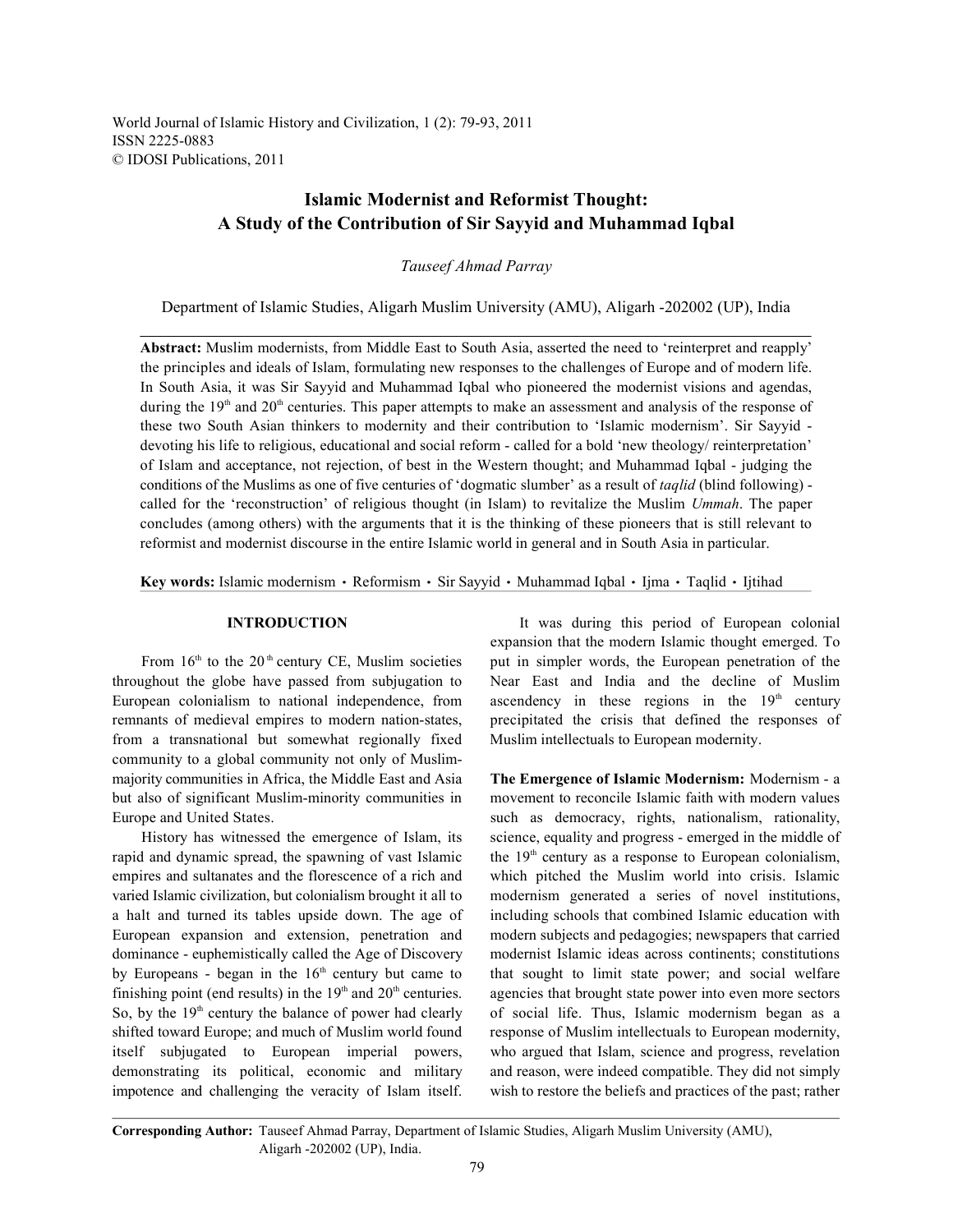the principles and ideals of Islam to formulate new rallying cry that "go back to the Qur`an and go forward responses to the political, scientific and cultural with *ijtihad*". These pioneers of Islamic modernism challenges of the west and of modern life. In a nutshell, as focused on a central question: How can Muslims be true a reaction to the penetration of Western capitalist to the enduring values of their own past while living in the modernity into all aspects of Muslim society from the modern world? Embracing the ideas of *islah* (reform), Arab world to Southeast Asia, a significant number of *tajdid* (renewal/revival) and *ijtihad* (independent Muslim intellectuals began to write down the general judgment and interpretation), the modernists promoted outlines of a new intellectual project that is often referred Muslim unity and resistance to western cultural to as "Islamic modernism"[1]. hegemony by adopting the fruits of science and

modernist visions and agendas were Jamal al-Din al- and political institutions [3]. Afghani (1838-1897) and Muhammad 'Abduh (1849-1905) Is Islam compatible with modernity? How do Muslims in the Middle East and Sir Sayyid Ahmad Khan (1817- respond to the continuous change of the world? How do 1898) and Muhammad Iqbal (1877-1938) in South Asia. we resolve the problem of maintaining the legacy of the Despite some distinctive differences, each argued that past in our religious tradition and integrate change into Islam was a dynamic, progressive religion that was made society and our lives? How do we introduce change stagnant and moribund by the forces of history and the smoothly, which is rare and difficult, without disrupting mind-set of many Ulama. They identified the sources of societies and dislocating values? These are some Muslim weakness and asserted the compatibility of questions that trigger and elicit the discussions on the religion, reason and science; they reclaimed the glories of relations between Islam and modernity. Islamic history, reminding Muslims that they had once It is well-known that terms like modernity and been very strong, spawning vast empires and an Islamic modernism are continuously contested in contemporary civilization whose wonders included major achievements Islamic discourse. Modernity is a way of thought and of in science, medicine and philosophy. They set out to living in the contemporary world and of accepting change, initiate a reformation, to boldly redefine or reconstruct as part of political and cultural processes by integrating Islamic beliefs and thought, to reform Islamic theology new ideas into society. How do Muslims react to this and law. At the same time, they emphasized Muslim pride, modernity? There are several forms of reactions, but are unity and solidarity to face the political and cultural threat mainly grouped into two: the reformist/modernist and the of European colonialism. In the words of Javed Majeed, fundamentalist. The modernists are those modern although there were some differences between these knowledgeable Muslims whose mission, according to Dr. modernist thinkers, their work was governed by the "same Mir Zohair Husain (Political Science professor in the project", which was to show that Islam was consistent University of South Alabama), is: (a) to define Islam by with the rationality of the European enlightenment and the bringing out the fundamentals in a rational and liberal development of modern science. As such, they argued manner; (b) to emphasize, among others, the basic ideals that there was "no fundamental incompatibility" between of Islamic brotherhood, tolerance and social justice; and modernity and its narrative of progress and Islam as a (c) to interpret the teachings of Islam in such a way as to religion [2]. bring out its dynamic character in the context of the

details on the theme of this paper, here it is necessary to differences between traditional religious doctrine and define tradition and modernity as they are related to this secular scientific rationalism, between unquestioning faith topic (i.e. in the context as was understood by these and reasoned logic and between continuity of Islamic

organizing principle, an inspirational rallying cry and a out the fundamentals in a rational and liberal manner and blueprint for social action. Muslims universally look to the to emphasize, among others, the basic ideals of Islamic Qur'an, hadith (Prophetic traditions) and the dictates of brotherhood, tolerance and social justice" and second, Muslim law for guidance and inspiration. Muslim "to interpret the teachings of Islam in such a way as to modernist reformers, while responding to the challenges bring out its dynamic character in the context of the

they asserted the need to 'reinterpret and reapply' posed by European colonialism and modernism, made the The most prominent intellectuals who pioneered the technology while overwhelming Muslim educational, legal

**Meaning of Tradition and Modernity:** Before going into [4]. The modernists earnestly make efforts to reconcile modernists). tradition and modernity. Thus, the position of Muslim For Muslims everywhere, tradition serves as a key modernists is two-fold: first, "to define Islam by bringing intellectual and scientific progress of the modern world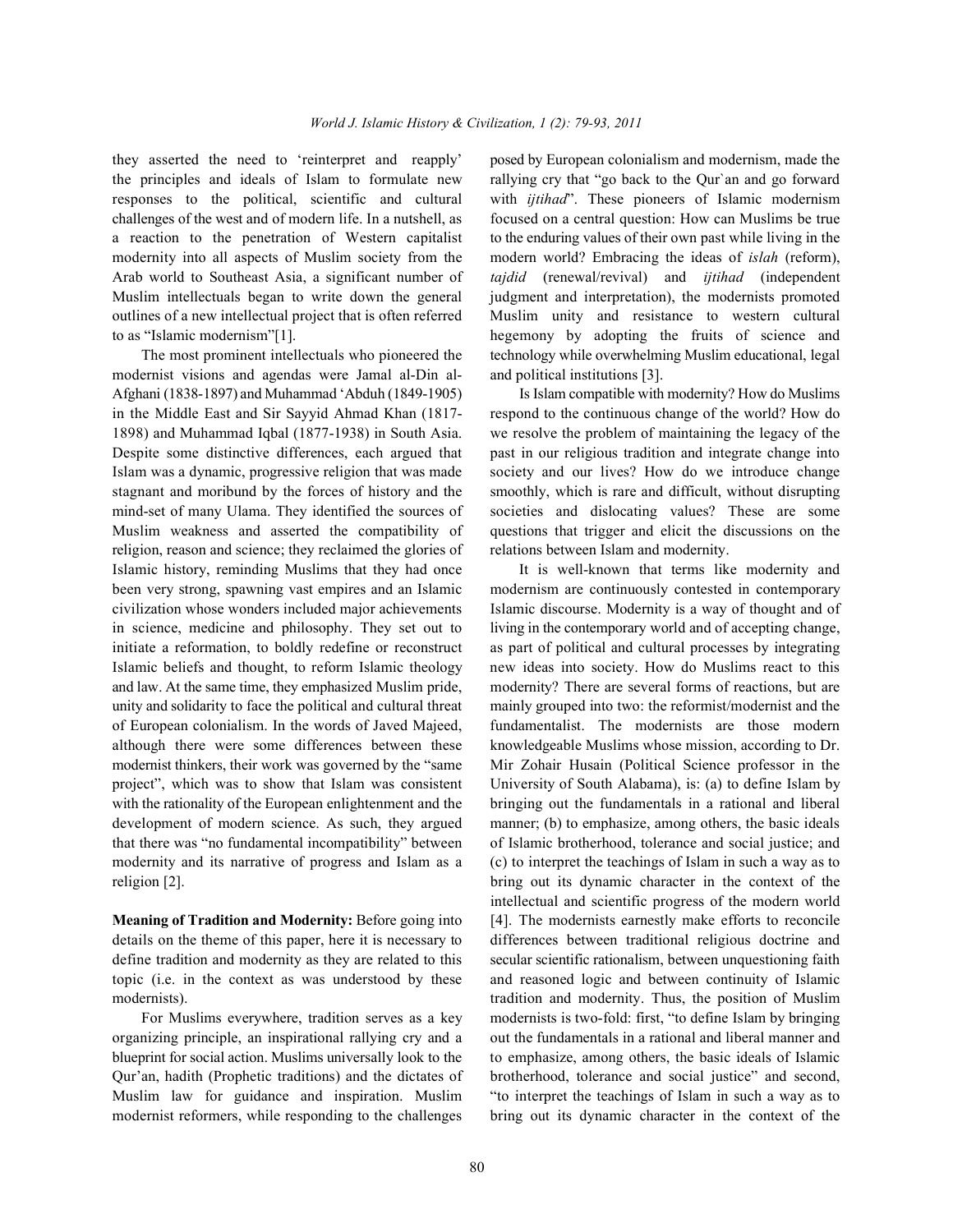[5]. In other words, Muslim modernists-in in order to meet the requirements of contemporary Muslim contradistinction to traditionalists and societies. He views the *Shari`ah* as the "cultural fundamentalists/revivalists-proposed to rescue Islam from backbone" of the Muslim community, arguing that it cultural stasis and political implosion through a program provides both an "anchor of stability and a blueprint for of "adaptation and accommodation" [3]. adaptive change" [8]. According to him, writes Riaz

proponents of *Ijtihad* - disagree with the traditionalists meet its interests. Rejecting the closing of the doors of who believe in the dogma of *taqlid*. Instead they ijtihad, therefore, he called for an end to "conservatism, hold the view that Islam is a progressive, dynamic and inflexibility and intellectual stasis" [9]. rational religion in which the inhibiting dogma of For the pioneers of modernity -being the *taqlid* holds no place; and lay much emphasis on the foremost believers in reason - *ijtihad* (independent restoration and exercise of *ijtihad* and were against the judgment and interpretation) was a necessity and the duty belief that "gates of *ijthad*" were "closed", based on of man is to apply the principles of the Qur'an afresh to Qura'nic verses, like (13: 11). For them Islamic law must be the problems of the time. Lily Zakiyah Munir (a leading carefully revised in order to be flexible and adaptable Indonesian Muslim human rights activist and Islamic enough to incorporate modern political, economic, social, feminist) writes that all pioneers of modernity were cultural and legal conditions [5]. For example, in the South extremely critical of Ulema (religious scholars) that Asia, Sir Sayyid, tracing his intellectual heritage to Shah discouraged any new and creative thought. They argued Waliullah Muhaddith Dehlvi (India, 1703-1762, an Islamic that Islam must be active and energetic, supporting this scholar and reformer who worked for the revival of principle by quoting the Qur'an (*sura al-Ra'd,* 13: 11) that Muslim rule and intellectual learning in South Asia, during "God does not change men`s condition unless they a time of waning Muslim power), argued that the Qura`nic change their inner selves" [10]. These reformers of Islamic world view was entirely compatible with science and thought and practice were knowledgeable not only about rational thought. He categorically dismissed the beliefs Islam but also about modern non-Islamic Western ideas. that the "gates of *ijthad*" were eternally sealed a They believed in the convergence of Islamic and universal millennium earlier and denounced the inhibiting force of ethics and eager to introduce them into their own *taqlid*. For him, *ijtihad* was not an exclusive right of a societies; and they welcome non-Islamic ideas and privileged few Ulema, but the right of all devout and practices that they consider beneficial to the progress and enlightened believers to interpret the Qur`an in the prosperity of Muslim societies. They inventively context of the prevailing environment [6]. Through his synthesized, argues Husain, Islamic and Western writings and institution building, he struggled to meet the ideas to produce a reasonable and relevant challenges of modernity by appropriating Western reinterpretation of Islamic thought with "enlightened education and ideology while giving new direction to cosmopolitan, liberal and realistic perspectives", believing Muslim social, educational and religious ideals [3]. that this tolerance for diversity and willingness to adjust

Waliullah and Sir Sayyid, gracefully combined Western "emancipation of the individual Muslim and to the and Islamic thought. For Iqbal, Islam was a dynamic progress of Muslim societies" [10, 4]. In this respect, for religion - and throughout his philosophical magnum opus Hafeez Malik, they lived up to Iqbal`s belief that: "The '*The Reconstruction of Religious Thought in Islam'* he West`s typhoon turned a Muslim into a true Muslim… [in describes his vision of Islamic history as a dynamic, the] way waves of the ocean nourish a pearl in the oyster" creative and adaptive tradition - and it was Islam`s [11]. All the pioneers of modernity were filled with the dynamism that had made it a potent force. In Iqbal`s mind, ideas and insights after exposure to the West and more Islam`s dynamism had been corrupted and ossified by the eager to introduce the best of them into their own ulema, sequestered behind the walls of their *madrasas*. He societies. They struggled to "reappraise and reform a denounced the conservative *mullahs* saying that their comprehensive religion" revealed to mankind more than obscurantist worldview served no other function than 1400 years ago, so that "constructive and feasible "sowing corruption, perseverance and disruption in the solutions to the new problems of a dramatically name of God" [7]; and for considering Shari`ah to be changed socio-economic and political environment can be "sacrosanct". He appealed to use *ijtihad* judiciously, to found" [5].

intellectual and scientific progress of the modern world" revise the *Shari`ah* in the light of the Qur`an and Sunnah, Modernists - being opponents of *taqlid* and Husain, *ijtihad* should reflect the opinion of society and

Muhammad Iqbal, inheriting the legacy of Shah rapidly to a changing environment contributes to the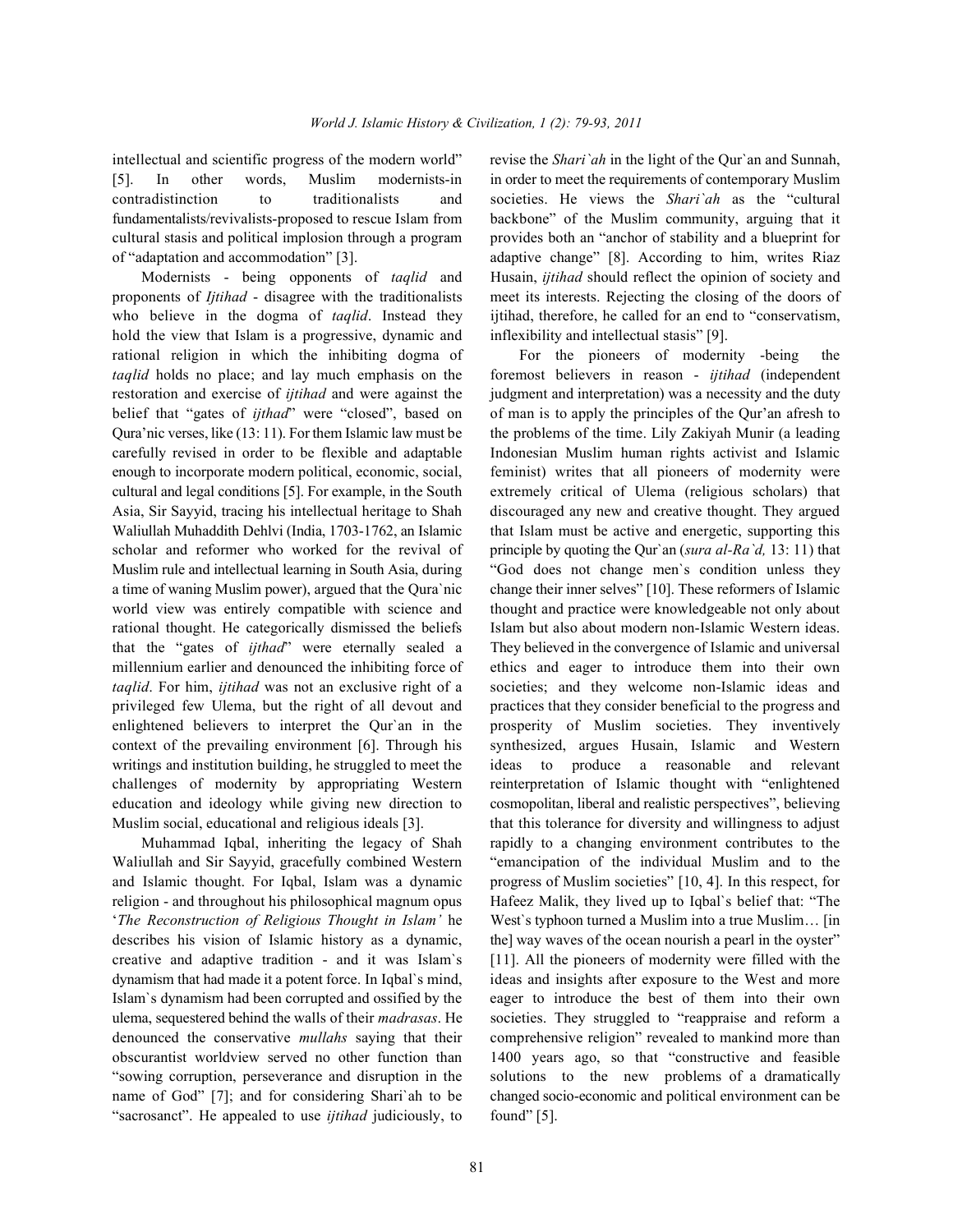**Introduction:** Although modern Islamic reform is often regarding this situation, claims: simply presented as a response to the challenge of the "Islamic modernists of the nineteenth and twentieth West, in fact its roots are both Islamic (its revivalist century, like secular reformers were open to tradition) and Western (a response to European accommodation and assimilation; they wished to produce colonialism). Islam possesses a rich, long tradition of a new synthesis of Islam with modern sciences and Islamic revival (*tajdid*) and reform (*islah*). Down through learning. Thus they distanced themselves from the the ages, individuals' and organizations undertook the rejectionist tendency of religious conservatives as well as renewal of the community in times of weakness and western-oriented secular reformers who restricted religion decline, responding to the apparent gap between the to the private life and they looked to the west to Islamic ideal and the realities of Muslim life [12]. As with rejuvenate state and society." [1] all things, a return to the fundamentals of Islam - the Islamic modernism had an ambivalent attitude toward Qur`an, the life of Prophet Muhammad (pbuh) and the the West, a simultaneous attraction and repulsion. Europe early Muslim community - offered the model for Islamic was admired for its strength, technology and political reform. ideas of freedom, justice and equality, but often rejected

and movements had sprung up across the Islamic/ Muslim Afghani, Abduh, Sir Sayyid and Iqbal, argued the world. In other words, in diverse circumstances, Muslims compatibility of Islam with modern science and the best of initiated various revival and reform movements in the  $18<sup>th</sup>$  Western thought. They preached the need and and 19<sup>th</sup> centuries. Stretched across the Muslim world from North Africa to South and Southeast Asia, Muslim "selective synthesis of Islam and modern Western responses to colonialism and imperialism were thought; condemned unquestioned veneration and conditioned, both by the source of threat and by the imitation of the past; reasserted their right to Islamic tradition-ranging from holy war (*Jihad*) to reinterpret (*ijtihad*) Islam in light of modern emigration *(hijra)*, non cooperation to adaptation and conditions; and sought to provide an Islamically cultural synthesis. Some Muslims, ranging from secular to based rationale for educational, legal and social Islamic modernists, pursued a path of accommodation to reform to revitalize a dormant and impotent Muslim harness the West's scientific and technological power to revitalize the community and to regain independence. century revivalist movements which sought to That is, Muslim views of the West and the responses to restore a pristine past wished to reformulate its its power and ideas varied from rejection and Islamic heritage in response to the political, scientific confrontation to admiration and imitation. And in the and cultural challenge of the West. It provided an words of John L. Esposito, four diverse responses to the Islamic rationale for accepting modern ideas and West took shape: rejection; withdrawal; secularism and institutions, whether scientific, technological, or Westernization; and Islamic modernism [12]. political (constitutionalism and representative

that it called throughout the Muslim world, for a renaissance of the Muslim community was the first reformation (*islah)* and reinterpretation (*ijtihad*) of Islam. step to national independence or liberation from the Responding to the plight of Muslim communities and the hated yoke of colonialism - the restoration of Muslim intellectual and religious challenge of the West, Islamic power. Muslims, they believed, must look to Islam, modernism sought to bridge the gap between Islamic their source of strength and unity, but learn the traditionalists and secular reformers or conservative secrets of Western power in order to cast off foreign religious scholars, characterized by following and rule and regain their identity and autonomy" [12]. emulating the past blindly (*taqlid*) and western secular elites, regarded as uncritical in their imitation of the West Muslim reformers emphasized the "dynamism, and insensitive to Islamic tradition. The blame for the flexibility and adaptability" during the early development backwardness and plight of the Muslim community was of Islam. This time period was distinguished by Islamic credited to the Ulama`s static sanctification of Islam`s accomplishments in the sciences, law and education [13]. classical or medieval formulations and their resistance to In the Middle East, Afghani, who epitomized the concerns change; so Islamic modernists wished to produce a new and program of Islamic modernism, argued that reason,

**Pioneers of Islamic Modernism and Reformism: An** synthesis of Islam with modern science. John L. Esposito,

During the  $18<sup>th</sup>$  and  $19<sup>th</sup>$  centuries, revivalist leaders for its imperialist goals and policies. Reformers like

In the emergence of Islamic modernism, it is evident government). For most of these reformers, the community.... Islamic modernism [in contrast to  $18<sup>th</sup>$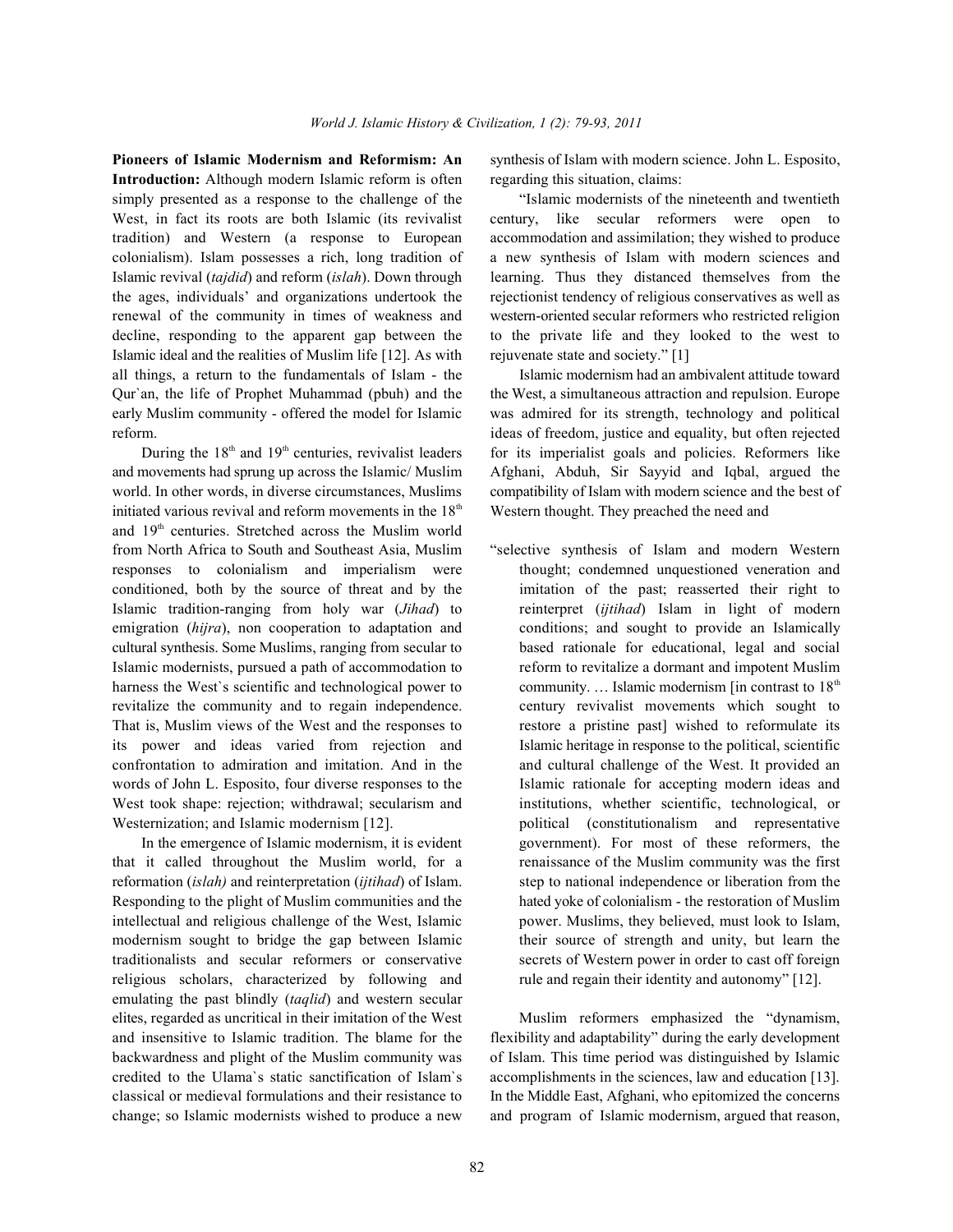philosophy and science were not strange to Islam, were **Sir Sayyid Ahmad Khan: His Philosophy, Methodology** not simply the products of West, or as Adeed Dawisha writes, he argued that "Islam was in harmony with the century modernist Islamic movement in South Asia, principles discovered by scientific reason, [it] was indeed Islamic modernist writer, educational and political activist the religion demanded by reason" [14]. Afghani and reformer and jurist - was the product of post-Mughal advocated for an Islamic renaissance, which would unite India, ruled by Britain. Sir Sayyid was born in Delhi, then the Muslim world while simultaneously confronting the the capital of the Mughal Empire. His family had migrated cultural threat posed by adaptation of Western ideals. from Herat (now in Afghanistan) in  $17<sup>th</sup>$  century CE. Sir Abduh, on the other hand, was the developer of the Sayyid was born at a time when rebellious governors, intellectual and social reformist dimensions of Islamic regional insurrections and the British colonialism had modernism. Afghani is considered one of the catalysts of diminished the extent and power of the Mughal state, Islamic modernization, with Muhammad Abduh seen as reducing its monarch to a figurehead status. He received one of its great synthesizers. Abduh is even seen as the an education traditional to Muslim nobility in Delhi and "Father of Islamic Modernism" in the Arab world. They later studied mathematics, astronomy, medicine and sought to reform Muslim's "clinging to the past" and Islamic jurisprudence. In a nutshell, Sir Sayyid had a "backwardness," which had been brought on by a retreat formal education (strictly traditional) which was never into orthodoxy caused by Mongol domination. Afghani completed as he ceased his schooling at the age of 18, but and Abduh did so by attempting to reach a medium he reached out, through his personal study and between Islamic law and modernity [13]. While in South independent investigation, to new horizons of intellectual Asia (or Indian Sub continent) Sir Sayyid - devoting his creativity and laid groundwork for a modern interpretation life to religious, educational and social reform - called for of Islam, especially after the Mutiny of 1857 [16]. Under a bold new theology and reinterpretation of Islam to British rule, Indian Muslims` social, economic and political respond to modern change; and acceptance, not rejection, positions had been severely eroded. This reality had a of best in the western thought; and Muhammad Iqbal - profound impact on Sir Sayyid`s intellectual development. combining what he thought to be best of the East and the Sir Sayyid is the eldest of the five prominent Muslim West, his Islamic heritage and Western philosophy to modernists whose influence on Islamic thought and polity produce his own synthesis and reinterpretation of Islam - was to shape and define Muslim responses to modernism called for the reconstruction of religious thought (in in the latter half of the nineteenth century. Like the other Islam) to revitalize the Muslim *Ummah*. modernists of his time - like Sayyid Amir 'Ali (1849-1928),

contribution of two Modernist thinkers of Indian 1888) and Shaykh Muhammad 'Abduh (ca.1850-1905) - Sir subcontinent and their response to modernity and Sayyid was deeply concerned with the state of Muslims modernism. That is, it makes a study of two South Asian in a world dominated by European colonizing powers. pioneers of modernity: Sir Sayyid Ahmad Khan, who Being an educational and political leader of Muslims, called for a bold new theology or reinterpretation of Islam who were living under British colonial rule in India, he and Muhammad Iqbal, who called for reconstruction of developed the concepts of religious modernism and religious thought in Islam. It is the thinking of these community identity that mark the transition from Mughal pioneers that is still relevant to reformist and modernist India to the rise of representative government and the discourse in the entire Islamic world in general and in quest for self-determination. In other words, Sir Sayyid South Asia in particular. Surveyed the abysmal state of Muslim community in India

have at least, not to mention the differences, two salient British colonial rule and the end of Muslim dominance in common characteristics: firstly, both have struggled with the Indian Sub-Continent. The Sepoy Uprising, or the the issues of power and powerlessness, identity and War of Independence as Indians call it, was a crucial assimilation and modernity and traditionalism; and event in the history of Indian Muslims and it deeply secondly, both have been determined to stimulate new influenced the evolution of Sir Sayyid`s thinking. Most thinking on contemporary issues and to demonstrate that important, it convinced him that the best of western Islam is a dynamic religion that calls for continuing civilization could and should be assimilated by the intellectual review of both "normative" and "historical" Muslims because the "pure" Islam taught by Qur'an and Islam, in order to construct "modernist, enlightened, just, lived/ practiced by Prophet was not simply unopposed to forward-looking and life-affirming Muslim societies" [15]. Western civilization but was, in fact, its ultimate source

and Reforms Sir Sayyid - the chief organizer of the 19th

The theme of this paper is to make an analysis of the Jamal al-Din al-Afghani (1838-1897), Namik Kemel (1840-

Both these thinkers discussed in the coming pages after the Sepoy Uprising of 1857, which resulted in formal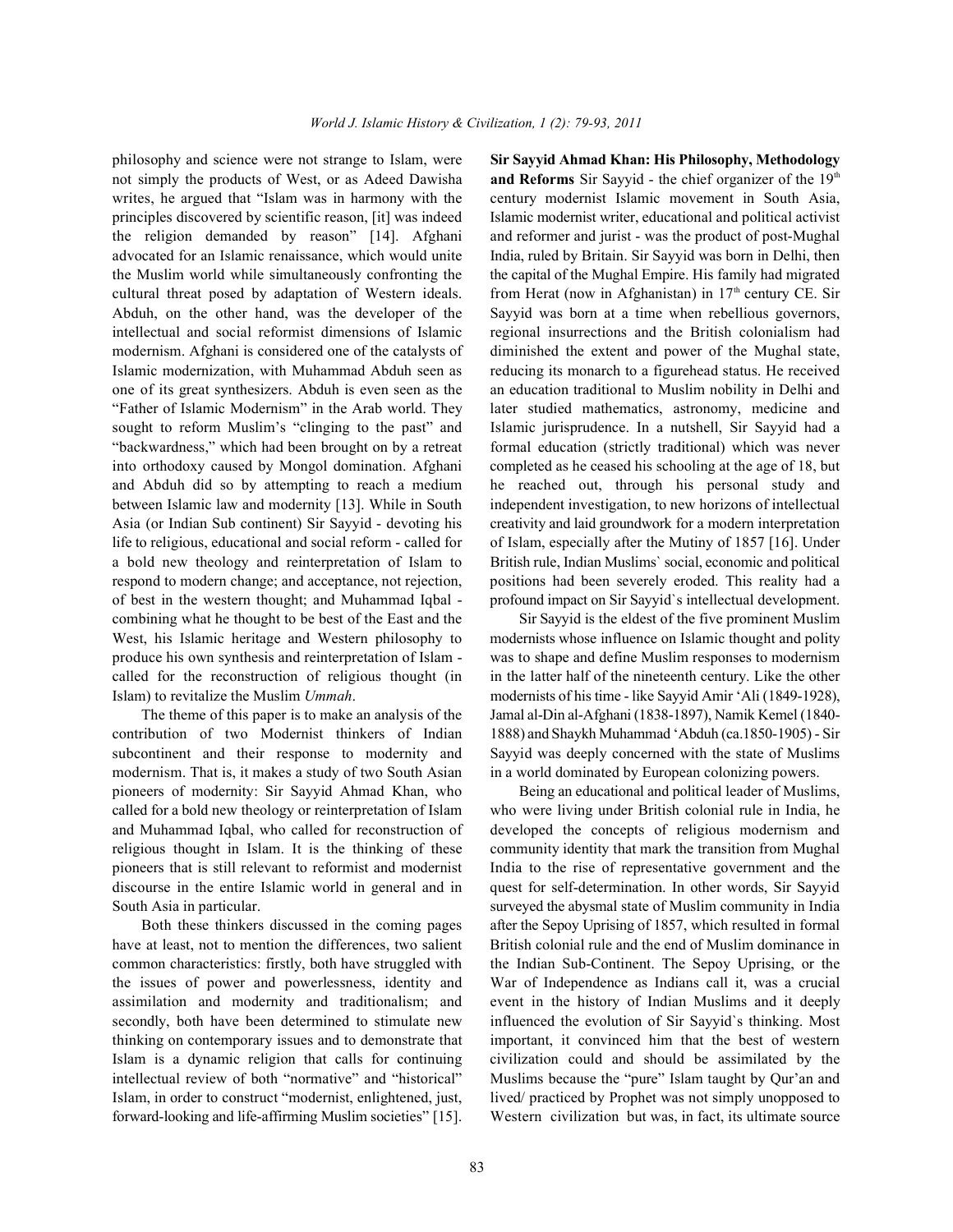decades after 1857 witnessed Sir Sayyid`s increasing preoccupation with the prevailing conditions of Muslims in India. He perceived Muslims as backward and in need of education. This period also saw an increasing degree of public involvement in educational and social arenas and Sir Sayyid undertook three major projects:

- To initiate an ecumenical movement in order to create understanding between Muslims and Christians; that is, he spearheaded a modernist movement that saw no genuine conflict between Islam and Christianity because of their common moral message;
- To establish scientific organizations that would help Muslims to understand the secret of west`s success; that is, the establishment of Aligarh Scientific Society in1865 - a translation society to make western thought more accessible; and
- To analyze objectively the causes for the 1857 revolt [16].

For Sir Sayyid, Muslims needed to change the way they saw and responded to the modern world; he devoted his life to religious, educational and social reform. Like Jamal al-Din al-Afghani and Muhammad 'Abduh, he called for a bold new theology or reinterpretation of Islam and acceptance, not rejection, of best in the western thought. In Esposito`s words, he called for a new theology to respond to the modern change [12]. He wanted to show that he was reclaiming the original religion of Islam, which God and His Messenger have disclosed, not that religion which the Ulama and the preachers have fashioned. His interpretation of Islam was guided by his belief that Islam was compatible with reason and the laws of nature and therefore in perfect harmony with modern scientific thought. He argued that Islam's teachings concerning God, the Prophet and the Qur`an are compatible with modern science, which involves discovery of the work of God in natural laws; in other words, Sir Sayyid argued that Islam is "in full correspondence with reason" [17]. Furthermore, he equated reason with understanding and considered it an acquired quality that enables human beings to distinguish between good and bad, right and wrong, proper and improper. According to him, who used terms like understanding, reason and intellect interchangeably, the only criterion for a person having reason intellect, or understanding is behavioral rather than substantive.

and inspiration. To put in other words, the first two **Sir Sayyid`s Views on** *Taqlid* **and** *Ijtihad:* In promoting religious or Islamic modernism he drew inspiration from Shah Wali Allah (1703-1762) and emphasized on rational approach to Islam and social reforms in Muslim culture and till his death in 1898, devoted his life to modernizing the life of Muslims in the Indian Sub-Continent [16].

> For Baljon - presenting Sir Sayyid`s overall picture, his political, social and educational work - his undaunted confrontation with modern thought was no less than a "revolution in Muslim theology", because he worked out, by it, a "modern vision of Islam" [18]. Aziz Ahmad and Fazlur Rahman both have discussed Sir Sayyid`s achievements as a religious thinker in the context of Islamic modernism and more specifically Islamic modernism in India. For Aziz Ahmad, Sir Sayyid is its first representative. His theological modernism, thinks Aziz Ahmad,

> "can be discerned as grappling with two broadly distinct problems: the rationalization of the minutiae of nonessential dogma and the liberalization of Islamic law. In regard to the first of these he shows signs of psychological pressures which occasionally result in some easily avoidable apologetics as well as certain extreme rationalist positions which were repugnant to the traditionalists. In regard to the second, his work is dynamic and constructive and as such it has made a tremendous impression on modern Islam in general and on Indian Islam in particular. … He tried to resolve the difficulties inherent in the four traditional sources of Muslim law by a dialectical rationalist exegesis of the Quran; by historical skepticism in scrutinizing the classical data of the *hadith*; by an almost unlimited emphasis on *ijtihad* as the inalienable right of every individual Muslim; and finally by rejecting the principle of *ijma* in the classical sense which confined it to the Ulama" [19].

> The modernists adopted the term *ijtihad* ( an Arabic term, literally meaning "exert" or "effort" and generally translated as independent reasoning) - the intellectual effort of Muslim jurists to reach independent religio-legal decisions, a key feature of modern Islamic reform; also a technical term of Islamic law that describes the process of making a legal decision by independent interpretation of the legal sources, the Qur'an and the Sunnah - as a rallying cry, transforming its meaning into the more general task of "rational interpretation" that they held to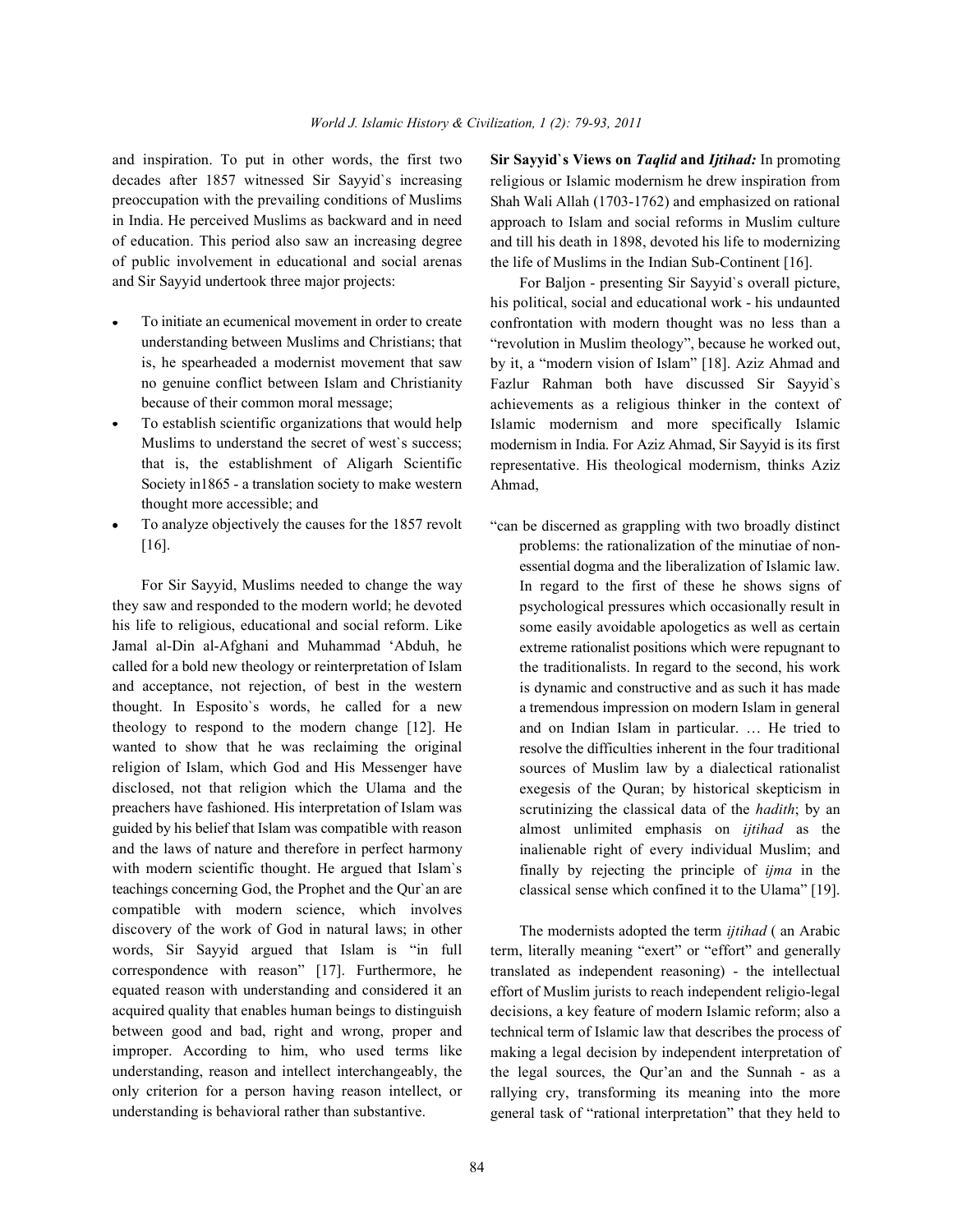*ijtihad* has been perceived as a concern primarily of the truth that knowledge is not the exclusive preserve of any individual scholar and mujtahid, whose doors were closed nation; it belongs to the whole mankind. He maintained a in 4th century AH and a long period of *taqlid* followed. valiant posture and succeeded in realizing the intellectual shorthand for intellectual and social reform and as a break science. They rightly felt the need of *ijtihad*. But, alas, from *taqlid* or blind imitation of the past legal rulings. powerful lobby of Ulema overpowered them and opposed

this period became less judicial and more symbolic: the rationalist mindset, Sir Sayyid stressed the importance of former referred to the general deterioration of everything *ijtihad* and a rational interpretation of Islamic religious Islamic and the later to its reformation. In general, *ijtihad* sources and thought. He believed as well as considered served to "validate the reformist's efforts", claims Muneer this to be necessary, in order to make Islam acceptable to G. Fareed, "to sub-ordinate the sacred texts to the the new age and because he believed that Islam would not exigencies of a modern context" [20]. In the modern times, be understood by Muslims and appreciated by others *ijtihad* has become a collective endeavor that combines unless it was presented in a rational way. He also stressed the skills and contribution not only of the scholars of the importance of relying on the Qur'an and sifting the *Shari'ah*, but of experts of experts in various other false *hadith* from the reliable ones. He tried to remove disciplines, because acquiring a mastery of all skills that "the corrosive elements" and accretions that he believed are important to a society is difficult for any one person. were seriously detrimental to Islam in his day [15]. It is also regarded as the calling on the believers to draw With regard to the religious thought of Sir Sayyid, independent conclusions and judgments on legal and Muhammad Umar al-Din - one of the three scholars after other issues. For Mehran Kamrava, the Reformists Hali (the other two being Mawlana Sa`id Akbarabadi and embrace a "dynamic and context-driven" approach to B.A. Dar) who made efforts to show in great detail, how *ijtihad*, calling for interpreting the text based on changing Sir Sayyid's attempt to reformulate Islam can be placed in and evolving circumstances [21]. The Holy Qur`an the broader context of the history of Islamic thought repeatedly asks Muslims to change themselves and to argues that Sir Sayyid maintained that Islam is the only constantly strive to change the world so that it could religion that can go together with changing conditions become a more just, equitable and peaceful abode for and with a new age. For Umar al-Din, Sir Sayyid presented humanity (e.g. Holy Qur'an, *Surah An-Najm*, 53: 39-41). This is why at the core of *Shari`ah*, argues Ziauddin "a new conception of Islam and laid the foundation of a Sardar, we find the "principle of *ijtihad* (sustained and new [Islamic] theology (*Kalam*). As in former reasoned struggle)" which is concerned primarily "with [intellectual] movements Islam had been presented in change and with shaping and reshaping the future" [22]. the form of law, or in the form of philosophy, or again The opposite of *ijtihad*, in this view, was *taqlid*, literally in the form of a Sufi system [of thought], in the same "imitation" or "following" - and in Islamic legal way Sir Sayyid, keeping in mind the scientific spirit of terminology it refers to the practice of following the the modern age, presented Islam in the form of a decisions of a religious authority without necessarily scientific theory" [23, 17]. examining the scriptural basis or reasoning of that decision and opposite of *ijtihad* - and closing the doors **Sir Sayyid on Religion and Science Compatibility:** of *ijtihad -* which modernists took to mean "blind Sir Sayyid believed in the compatibility of religion and obedience to authority". Sir Syed praised the broadening science and considered natural law and divine law to be use of *ijtihad* by Shah Wali Allah. the same, because according to him revelation cannot be

be incumbent upon all educated Muslims. Historically, modern sciences and technology. He asserted the simple Later, post-colonial Islamic thinkers used *ijtihad* as energy of Muslims and they started getting education of The relationship between *taqlid* and *ijtihad* during all attempts to move towards *ijtihad.* In keeping with his

Sir Sayyid decried *taqlid* which in his opinion was opposed to scientific actuality since an agreement responsible for the decline of Islam. For Sir Sayyid, *ijtihad* between God's word and work is essential. For him, (innovation, re-interpretation with the changing times) is between the word of God (Scripture) and the work of God the need of the hour. Give up *taqlid* (copying and (nature) there can be no contradiction. Furthermore, he following old values). He gave a call that the Muslims believed that when there appeared a contradiction could not progress without acquiring knowledge of between a scientific fact and a religious rule then the latter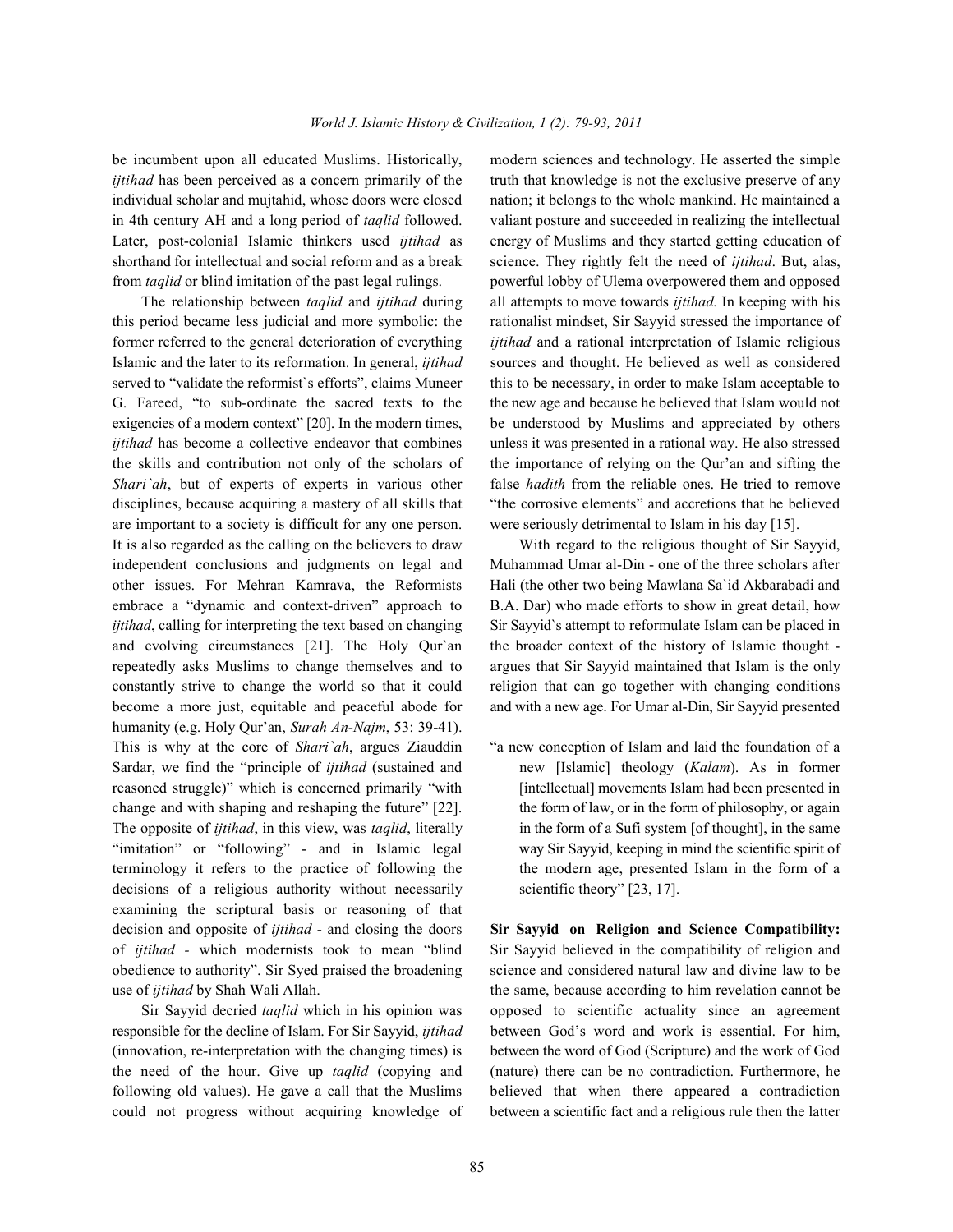of the Qur'an, he arrived at fifty-two points of divergence from traditionally accepted Sunni Islam [19, 15]. Moreover • John L. Esposito, regarding the educational reforms he advised that in secular matters where Islam is silent, of Sir Sayyid, writes that he combined Muslims should emulate western practices. He believed in religious pluralism and considered it absurd to believe "theory with practice, seeking to implement his idea and that God's Prophets appeared only in Arabia and train a new generation of Muslim leaders. His prolific Palestine to reform a handful of Arabs and Jews and that writing was accompanied by his leadership in many other peoples were denied of knowledge of the divine. He educational reforms: a translation society to make added, whoever followed the prophets achieved western thought more accessible, the introduction of salvation. In this regard, his views are on a par with the their own journals and the formation of more liberal contemporary reformist thinkers. He may be Muhammadan Anglo-Oriental College (later named considered as a pioneer in what is now called "Inter-faith as Aligarh Muslim University), which was modeled Dialogue" and he worked for "greater understanding and after Cambridge university" [1]. goodwill" and harmony among Muslim sects and between Muslims and non-Muslims [15]. Sir Sayyid helped the Muslims in India to emerge

which was meant to change the intellectual, political and educational and cultural - in which he made reforms. But economic destiny of the Muslim India had its humble almost all agree that his prime achievement was a revival beginnings in 1859 and in 1864 he founded a Scientific of Muslim morale and prestige in British India and that to Society for the introduction of western sciences primarily him goes the credit for having re-established the among Muslims in India [24]. During his visit to England dynamism of the Muslims in India as a social and political in 1869-70 (from May 1867 to October 1870), he force. His efforts are regarded as a "dynamic and internalized positive aspects of British culture including constructive achievement" that made a tremendous the value system of modern scientific education; and in impression on modern Islam. In the words of A. H. order to study British educational institutions, he visited Albiruni (the pseudonym of Pakistani historian, S. M. the universities of Cambridge and Oxford. Fully equipped Ikram), Sir Sayyid not only filled the big void created in with modern ideas and orientations, he returned back on the life of Muslim community by the disappearance of the 2 Oct. 1870 and prepared his blueprint for the higher Muslim rule, but he did more. He bridged the gap between education of Muslims and in 1874, he laid the medieval and modern India and gave the Indian Muslims foundation of Muhammadan Anglo-Oriental College at "a new cohesion, a new policy, new educational ideals, a Aligarh, modeled on Cambridge University; and it soon new prose, a new approach to their individual and assumed a form and a personality of its own [ 24]. and in national problems and built up an organization which 1920 the College became Aligarh Muslim University. Sir could carry on his work" [25]. Altaf Hussain Hali (in Sayyid devoted most of his energies to promoting *Hayat-i-Jawid*) after presenting Sir Sayyid`s overall view education among Muslims. He also founded the sets out to describe his various "services to country, Muhammadan Anglo-Oriental Educational Conference for community and religion"; and denotes his work by the the general promotion of western education in Muslim term "Reformation", calling him a reformer [26]; while as India, for the enrichment of Urdu through translations of Allama Iqbal credits Sir Sayyid as being the "first indispensable scientific works, to formulate a policy for Modernist Muslim" of South Asia to catch a glimpse of the higher education of Muslim students in Europe. Then the positive character of the modern age. For him, Sir

must be reinterpreted according to scientific evidence. he began the publication of a journal, *Tahzib al-Akhlaq*. Finally, Sir Sayyid concluded that "if we keep in view the It covered articles on a wide range of subjects "from principles deducible from the Qur'an itself, we shall find public hygiene to rationalist speculation on religious that there is no contradiction between the modern dogmas". In its brilliant pages "modernism emerged as a sciences, on the one hand and the Qur'an and Islam, on potent force and considerably changed the course and the other" [15]. the direction of Islam in India" [24]. In short, *Tahzib al-*Applying his naturalistic rationalism to his exegesis *Akhlaq* was meant to educate and civilize Indian Muslims.

again. Various writings have emphasized different areas of **Educational Reforms:** Sir Sayyid`s educational program Sir Sayyid`s thought and activity - social and political,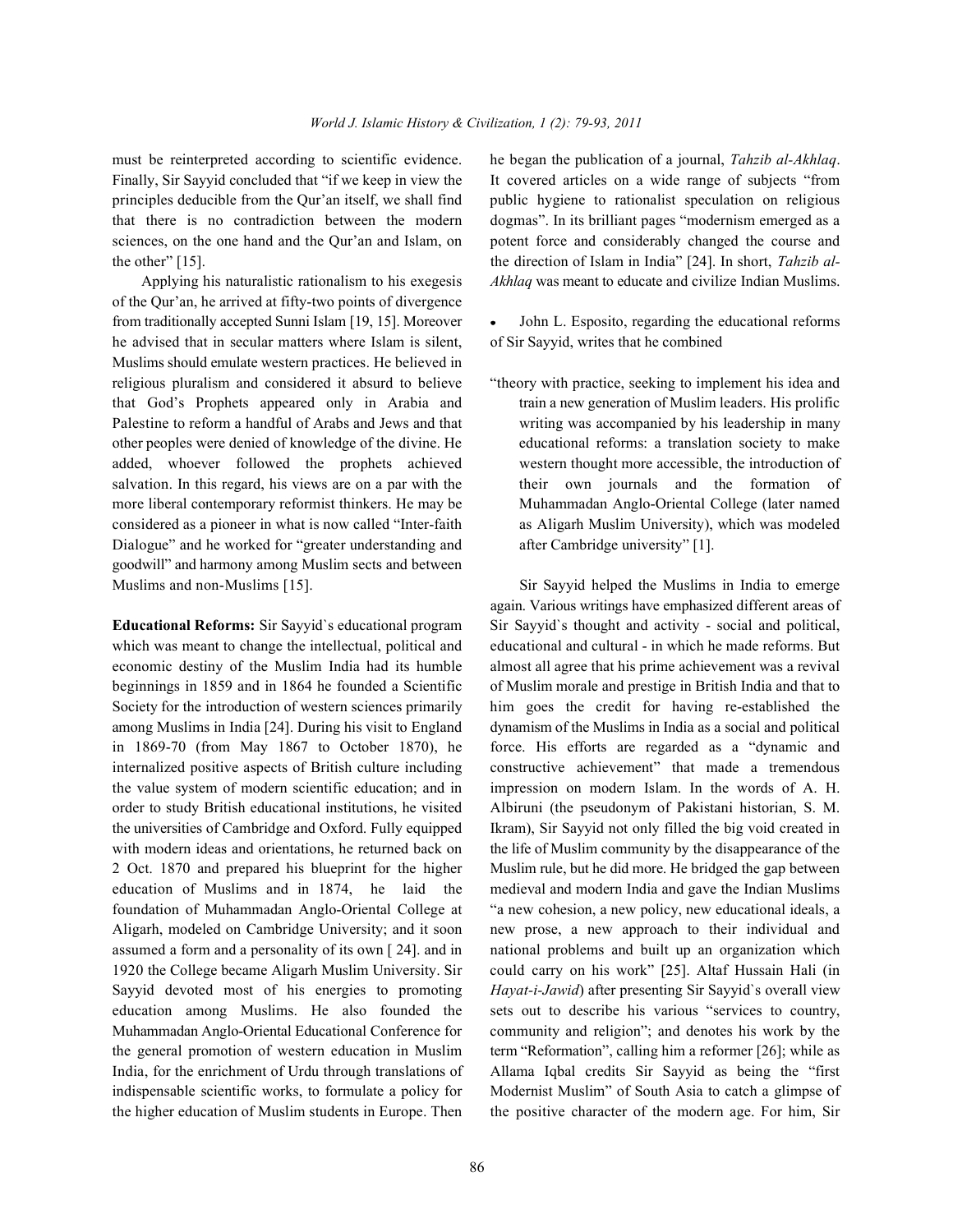"first Indian Muslim" to catch a glimpse of the positive Hassan. Iqbal entered the Government College in Lahore character of the age which was coming and who felt the where he studied philosophy, English literature and need for a "fresh orientation of Islam" and worked for it; Arabic. While studying for his master's degree, Iqbal and there is no denying in the fact that this sensitive soul came under the wing of Sir Thomas Arnold, who exposed was the "first to react the modern age" [27, 17]. Igbal to Western culture and ideas and served as a bridge

Sidney Low) during his life time characterized Sir Sayyid`s Thomas's encouragement, Iqbal travelled to and spent thinking as "liberal", "progressive", or "enlightened" (that many years studying in Europe, obtaining a Bachelors is, the one who tried to prove Islam to be the liberal, degree from Trinity College at Cambridge in 1907, while rational and progressive religion) and these labels have simultaneously studying law at Lincoln's Inn, from where continued even after his death [28, 17]. This European he qualified as a barrister in 1908. The same year he was view was shared by many Indian writers - Hali and Justice awarded the PhD for his thesis on *The Development of* Shah Din (1868-1918), for example. Shah Din, although did *Metaphysics in Persia* by the University of Munich, not consider Sir Sayyid a great scholar of Arabic, or a Germany. well-versed theologian, nevertheless, he maintains: Having studied in British-ruled India, Cambridge

"He was the first man in modern India to realize the combined what he thought to be best of the East and the necessity for a new interpretation of Islam that was liberal, West, his Islamic heritage and Western philosophy modern and progressive" [6]. (Hegel, Bergson, Fitche and Nietzsche), to produce "his

energy was devoted to trying to resolve the conflict aspect of Iqbal`s thinking, claims Riffat Hassan, that between religion and science and to reconcile the best of makes his discourse so relevant to those contemporary both for the younger generation of the Muslim elite whom Muslim thinkers who are trying to balance the he wished to attract. Thus, Sir Sayyid was the first requirements of modernization with those of cultural representative of Islamic modernism in South Asia who authenticity. He judged the conditions of the Islamic presented a new orientation of Islam and reacted to the community one of five centuries of 'dogmatic slumber' as modern age. **a** result of *taqlid* (blind following of tradition) called for

**Muhammad Iqbal: Reconstruction of Religious Thought:** Muslim Ummah [15]. Muhammad Iqbal (commonly known as Allama Iqbal) - Iqbal`s life was spent exclusively under British poet-philosopher, lawyer, Muslim reformer, great political colonial rule (as India became free from this colonialism in ideologist/activist, outstanding man of letters and one of 1947), during which Muslims in the Indian Sub-Continent the most distinguished and dominant figures of  $20<sup>th</sup>$  were profoundly influenced by the religious thought of century - in contrast to Sir Sayyid, belonged to a Shah Wali Allah and Sir Sayyid and Iqbal inherited the generation that was exposed to modern education. legacy of both these intellectuals.

(whose ancestors were Kashmiri Brahmins) and was poetry (7 in Persian and 5 in Urdu) and the Prose - one, his educated initially by tutors in languages and writing, famous lectures on the *Reconstruction of Religious* history, poetry and religion. His potential as a poet and *thought in Islam* in English, making him the most

Sayyid`s "real greatness" lies in the fact that he was the writer was recognized by one of his tutors, Sayyid Mir Some European writers (like John Strachey and for Iqbal between the ideas of East and West. At Sir

"the fact remains, that in his power of grasping the a more critical approach to Western ideas and institutions fundamental principles of our Islamic system of faith than did Sir Sayyid. Neither had he rejected the positive and in his keen insight into such of his features as aspects of Western civilization, nor had he supported have made it a great motive power in the world, he their blind emulation by Muslims. Instead he wanted to has been hardly excelled by the most learned create a new intellectual framework for a more authentic theologians of modern times" [29, 17]. Islamic modernity and searched for ways to regenerate Muslims and their civilization on the basis of their own B.A. Dar projected this image in a concise statement: religious and cultural heritage. In other words, Iqbal It clearly reveals that Sir Sayyid`s entire intellectual own synthesis and reinterpretation of Islam [12]. It is this (England), Munich (Germany) and Heidelberg, Iqbal took the 'reconstruction' of religious thought to revitalize the

Allama Iqbal was born in 1877 in Sialkot, Punjab Between 1915 to 1938, Iqbal wrote twelve volumes of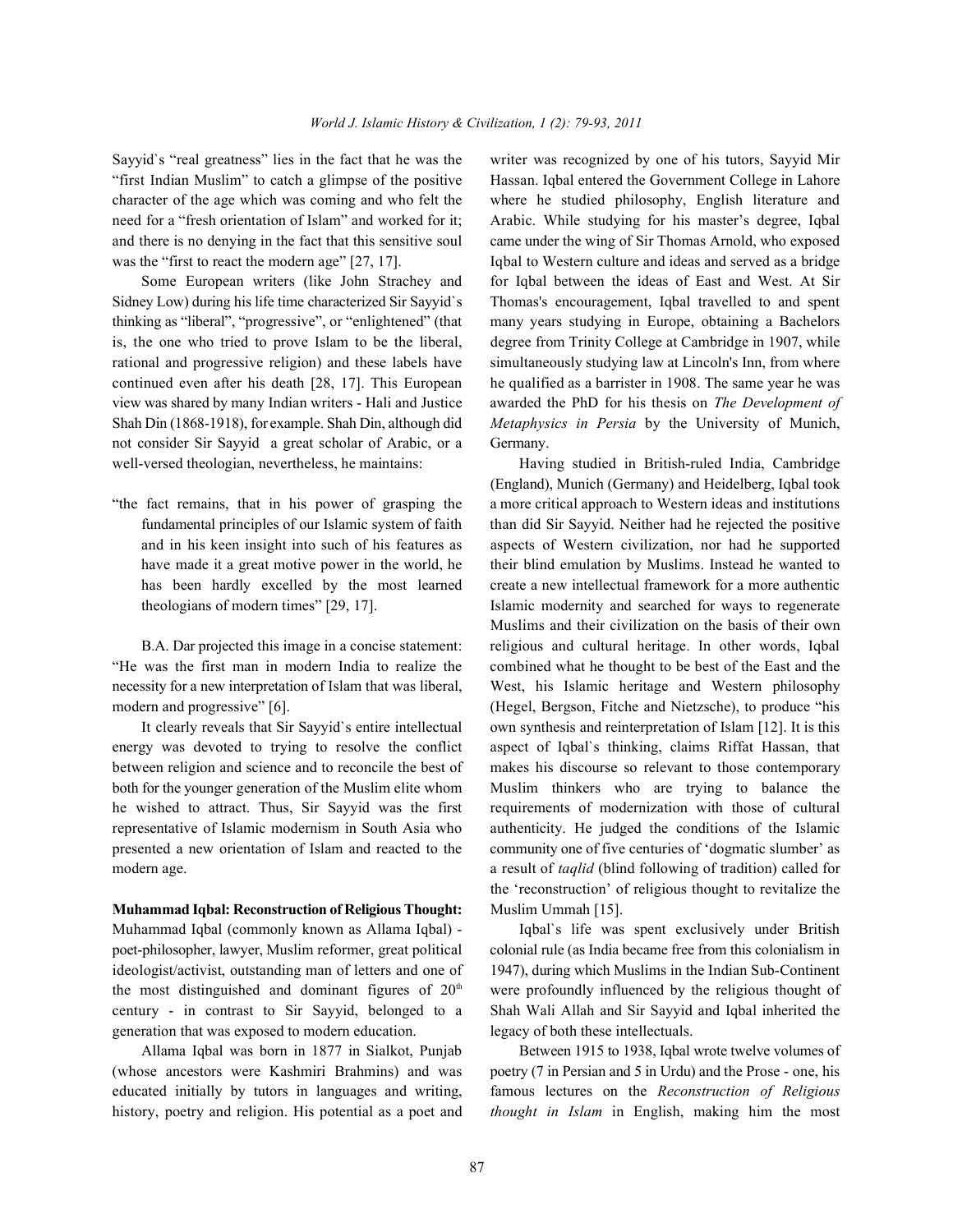but in world and second, a book on economics in Urdu. *Reconstruction*, Iqbal argued that religion is "not in Many of these works are on religious reform and self- opposition to philosophy but is rather the core of that advancement. For most of his life, his profession was law total experience upon philosophy must reflect", as borne and his passion, writing prose and poetry. He studied out by the Qura'nic exhortation to reflect upon God`s both Islamic sciences and western philosophy. His creation and to pursue knowledge for the ideal and the writings were indebted to two principle sources: his real coalesce [30]. While as, in view of William C. Smith, Islamic heritage and the western philosophy he studied at theologically Iqbal "wrought the most important and the Cambridge, Heidelberg and Munich. That is to say he most necessary revolution of modern times". That is to combined modern western philosophy (that of Nietzsche, say, he called for a reinterpretation of Islamic tradition as Bergson, Hegel and Fichte) with his Islamic tradition and a way to create new social and political institutions. He constructed a modern dynamic, Islamically informed believed that modernization of Islam held the key to worldview. To put in other words, his writings reflect the Muslim advancement and in this way, his thinking helped influence of the Qur'an, hadith and Muslim thinkers like to shape modernist Islam in the broader Muslim world the great jurist Ibn Taimmiyya, the Indian reformer Shah [31].

very few. Most notable among them are the following were the product of human interpretation and thus subject three works: to change. In contrast to the *'Ulama*, whom he charged

- 
- Presidential Address to the Annual Meeting of All- Islam to changing social conditions [1]. India Muslim League, 1930, a very extensive review of the interaction among the British, the All-India **Iqbal`s Views on** *Ijtihad* **And** *Ijma***:** In Iqbal`s judgment, National Congress and the All-India Muslim League, from the perspective of a Muslim thinker who was anxious about the political and cultural future of Muslims in the Indian sub-Continent; and
- The Reconstruction of Religious Thought in Islam (Lahore, 1930 & London, 1934) is a collection of 7 lectures delivered in December 1928 in Madras. Iqbal took three years to compose these lectures and considered them reflective of his mature philosophical and rational approach to Islam.

In the words of David Lelyveld, *The Reconstruction* sets forth Iqbal`s social and religious philosophy, which seeks to "construct a concept of a dynamic, democratic society inspired by the Qur`an and the life of Prophet Muhammad" (pbuh) [16]; and according to Javed Majeed, it emphasizes "Islamic modernisms response to European modernity" both in its style and its content. It purports to show how the Qur`an is entirely consonant with the major discoveries of European science and it is wide ranging in its "eclectic use" of European thinkers [2]. He wrote that Muslims could achieve economic gains by embracing

important poet-philosopher of his time, not only in India science and technology. And for Majid Fakhry, in *The*

Wali Allah and the renowned Sufi sage Jalal ud Din Rumi. Iqbal distinguished between eternal, immutable Iqbal`s philosophical and prose works are actually principles of Islam (*Shari`ah*) and those regulations that The Development of Metaphysics in Persia Islamic law and instead were content to merely perpetuate (Cambridge, 1908), originally a dissertation submitted established traditions, Iqbal believed that Muslims must to Munich University; once again reassert their right to reinterpret and reapply had halted the dynamic process that originally produced

> one of the major reasons for the decline of Muslims in the past many centuries was their inability or unwillingness to subject the legal system of intellectual scrutiny, particularly with reference to *ijtihad,* which is one of the acknowledged sources of Islamic law. He saw *ijtihad* as the catalyst for Islam's intellectual resurgence For Iqbal, *ijtihad* is the principle of movement of and legal advance in Islam; and he desired to reconstruct Islamic law or Shari'ah according to the needs and requirements of modern times. Only religious obligations or '*ibadaat,* he argued, were beyond the law of change since they constituted the rights of God but mundane or worldly matters (*mu'amalaat*) relate to the rights of the people and are subject to change and modification. Seeking the re-evaluation and re-codification of the Islamic *fiqh*, Iqbal stressed the critical need for *ijtihad* by contemporary Muslims. What has gone wrong with the Islamic history is the loss of this dynamic element of its civilization, under the pressure of certain given historical situations, such as the destruction of Baghdad by the Mongols in 1258. These historical situations stabilized in traditional Muslim theology the doctrine that the door of *ijtihad* was closed.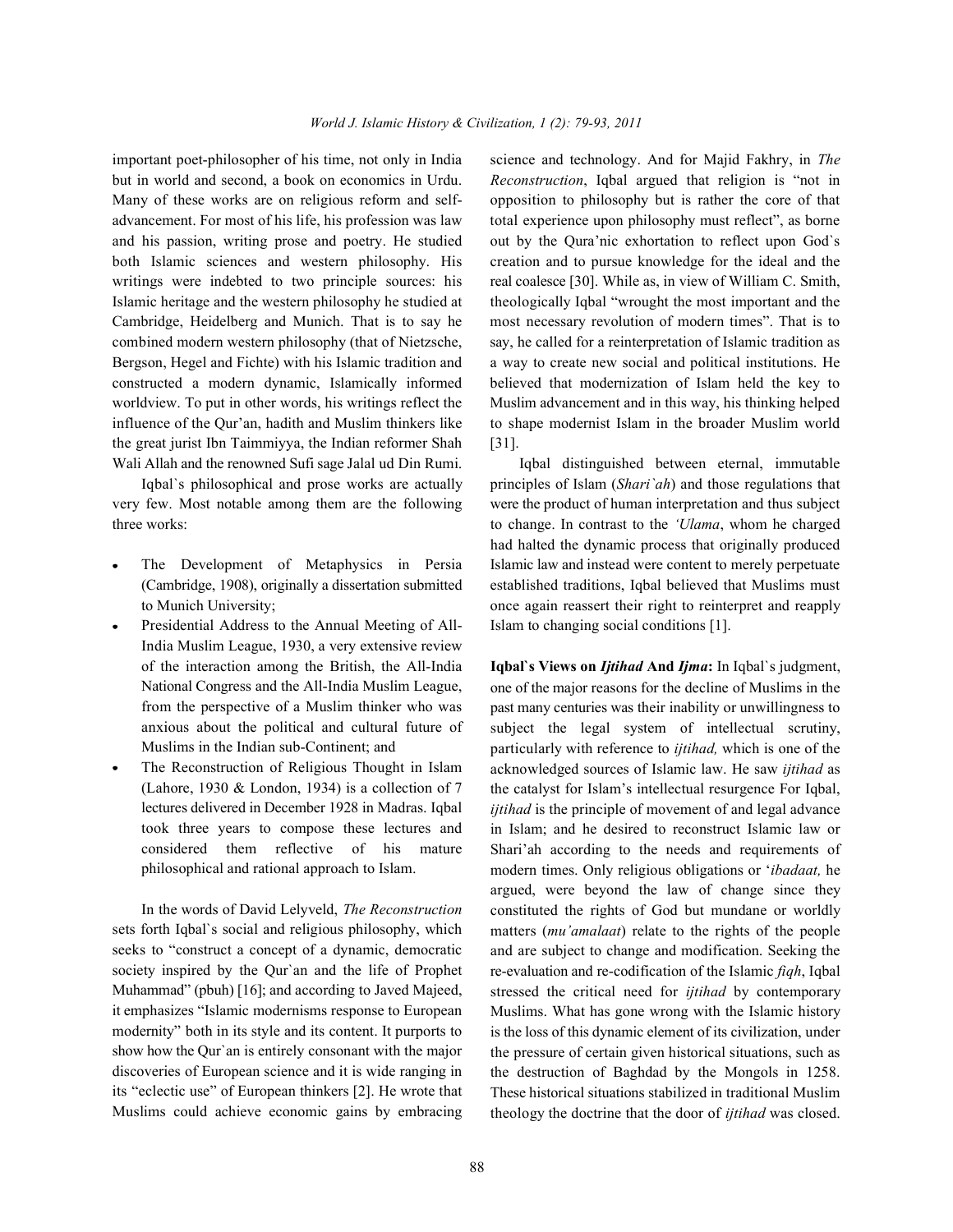including the founders of pre-modern religious reform collective or corporate consensus would then constitute movements, Muhammad b. Abd al-Wahhab (1703-1793), the authoritative consensus of the community. In his own Shah Wali Allah (1703-1762) and others protested against words: this theological dogma and reasserted the right of *ijtihad*. Modernists in Egypt and Turkey closely followed the "The transfer of the power of Ijtihad from individual footsteps of these Ulama in exercising this right. representatives of [classical] schools [of law] to a Regarding *ijtihad*, Iqbal heavily relied on Shah Wali Muslim legislative assembly which, in view of the Allah, Muhammad b. Ali al-Shawkani (1760-1839, Yemen) growth of opposing sects, is the only possible from and other older theorists of *ijtihad*. Challenging the Ijma can take in modern times, will secure notion that the gates of ijtihad were closed, he asked: contributions to legal discussion from laymen who "Did the founders of our schools ever claim finality for happen to possess a keen insight into the affairs" their reasoning and interpretations?" and answered this [32]. question with an emphatic "Never!" His oft-quoted concluding statement reads: This he considers being the only way to blast a way

evolution and adjustment of institutions has long been at unschooled in religious law. On this point, "Iqbal faces work, so in this context, Iqbal emphasized that the Indian and submits to, the inevitability of providing some Muslims too should make their contribution. He writes: representation for the '*Ulama* in legislative institutions"

our intellectual inheritance. And if we cannot make any interpreted in an "enlightened, rational and liberal way", original contributions to the general thought of Islam, we it could awaken man`s higher consciousness in his may, by healthy conservative criticism, serve at least as a relationship with God and other human beings and not check on the rapid movement of liberalism in the world of only assist man in moving along with the "progressive Islam" [32]. forces of life, but also direct him into new and healthy

Iqbal accepted *Ijma* (consensus) as the most channels in every epoch" [31]. important legal notion in Islam, which remained practically It becomes clear that Iqbal`s special contribution to are impressing on the mind of modern Islam the value and authority. possibilities of the idea of Ijma" [32]. That is to say, Iqbal interpreted/redefined *ijtihad* (individual interpretation) **Views on Democracy:** Although the views of Iqbal on and *ijma* (consensus), suggesting that the right to democracy cannot be studied in isolation with his broad interpret Islam for the community be transferred from the perception of Islam, his philosophy of (*Khudi*) selfhood,

Ibn Taimiyya (1263-1328) and in his wake some Ulama, Ulama to a national assembly or legislature. This

"The claim of the present generation of Muslim avenues. Iqbal`s special contribution to the development liberals to reinterpret the foundational legal of Muslim legal thought was the re-establishment of the principles in the light of their own experience principle he advocated, i.e. the enlargement of the scope and altered conditions of modern life is, in my and authority of *ijma*. His view was quickly accepted by opinion, perfectly justified. The teaching of the the "westernized Muslim intelligentsia" in the Sub-Qur`an that life is a process of progressive Continent and came to be equated with public opinion creation necessitates that each generation, and parliamentary institutions. This view has its parallels guided but unhampered by the work of its in other Muslim lands, especially in Turkey and Egypt. predecessors, should be permitted to solve its But the "moderating conservatism" which forms the other own problems" [32]. half of his system of religious and political thought saw a In Turkey, as the idea of dynamic speculation in the constituting *ijma* to the masses of people or elite "We too one day, like the Turks, will have to re-evaluate [24]. Furthermore, Iqbal believed that if Qur`an were out of the *cul-de-sac* of traditionalist Islam towards new difficulty in the unrestrained transfer of the right of

a mere idea and rarely assumed the form of a permanent the development of Muslim legal thought was the institution in any Islamic country. It is, however, extremely establishment of *ijtihad* as the principle of movement of satisfactory to note, argues Iqbal, that the "pressure of and legal advance in Islam as well as the re-establishment new world forces and the experience of European nations of the principle of *ijma* with its enlargement of the scope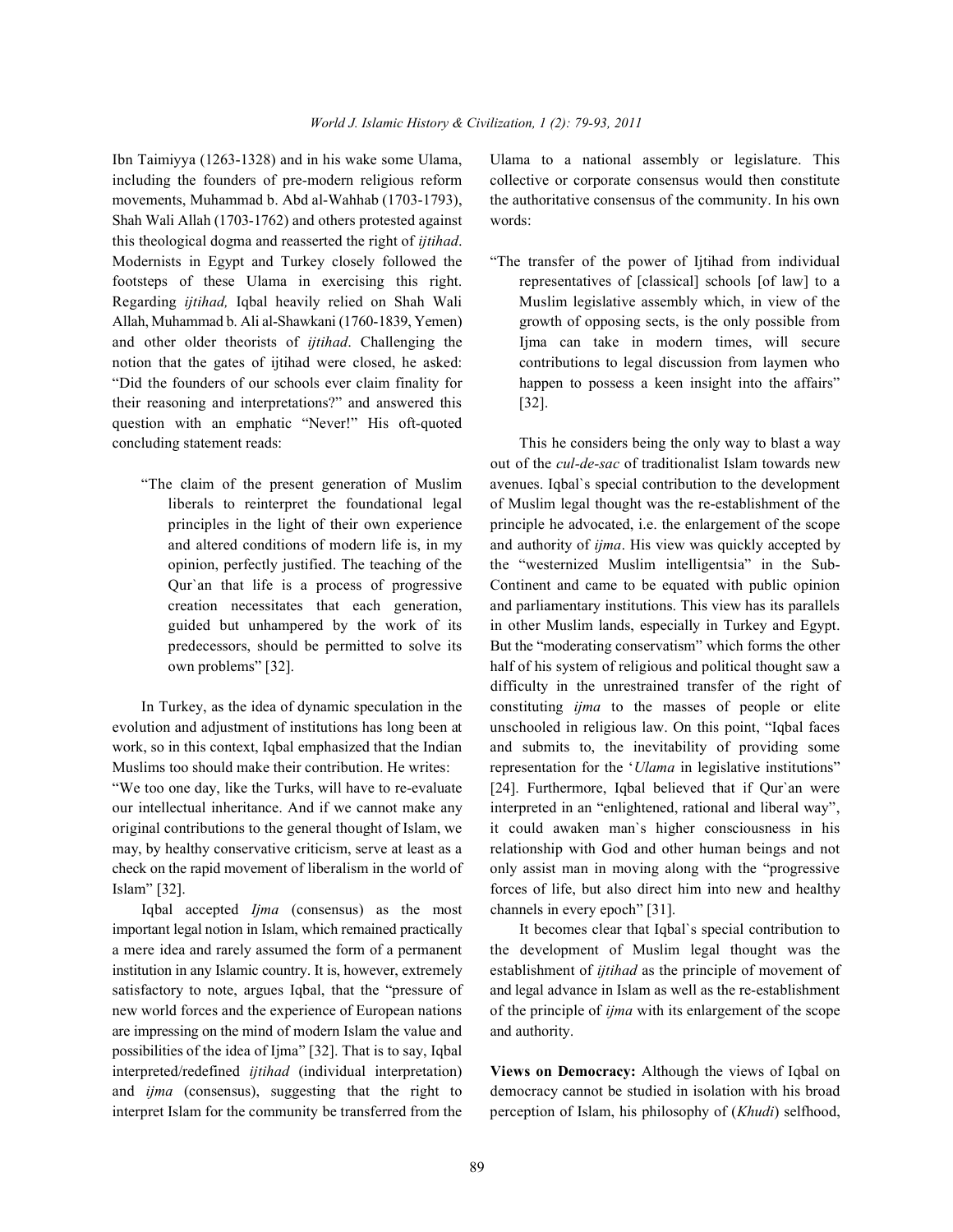man (*insan i kamil*) and his views on *ijma* and *ijtihad*, of character. Discussing this topic in his *The* some of the important principles of democracy that are *Reconstruction,* Iqbal wrote that contemporary Muslims appreciated by Iqbal include 'freedom', 'equality' and should be allowed to "appreciate his position, reconstruct 'election'. He finds these principles compatible with Islam his social life" in the light of ultimate principles and to a certain extent. For instance, he points out that in evolve that "spiritual democracy which is the ultimate aim Islam, although the interest of an individual is of Islam" [32]. subordinated to the community but the individual is given Here it may be remarked that Iqbal borrowed from the sufficient liberty which is necessary for the development West but was not uncritical of it. He leveled sharp of his personality. He contends that the Western theory criticism at European colonialism and imperialism. Though of democracy also protects the interest of the community an admirer of the accomplishments of the West, its while providing a conducive environment to individuals dynamic spirit, intellectual tradition and technological for their own development in the same way as Islam does. advances, he denounced the excesses of colonialism and He writes that the "best form of government for such a imperialism, the exploitation of capitalism, Marxist atheism community would be democracy, the idea of which is to and the moral bankruptcy of secularism and Western let man develop all the possibilities of his nature by democracy (at least the variant practiced at that time). allowing him as much freedom as possible" [33]. Here it may be pointed out that Iqbal did indeed write

political alternative for Muslim societies and thus he rejection of the idea. As such he was not against turned to the past to rediscover the principles and values democracy itself, but against the demerits of modern necessary to reconstruct an Islamic model for modern democracy of the west. He was critical of it in the Muslim society with Islamic versions of democracy and prevalent form and bold enough to denounce it publicly. parliamentary government [1]. Thus, for example, Iqbal The modern western democracy, in his view, writes Abdul argued that the centrality of such beliefs as the equality Aleem Helal, was a cover for far too many injustices. It and brotherhood of believers made democracy a political was for instance, a weapon in the hands of imperialism ideal in Islam, which, although historically unrealized, and capitalism [37]. As he writes in *Bang-i-Dara*: remained a duty for Muslims in the  $20<sup>th</sup>$  century.

establishing Islamic democracy. Considering Islam an instrument, egalitarian faith with no room for a clergy or an • Whose chords contain no notes other than the voice aristocracy, he recognized the importance of *ijtihad* of Kaiser [imperialism], (independent reasoning) and called for its democratization • The demon of despotism is dancing in his democratic and institutionalization in a proper legislative assembly to robes bridge the theoretical gap between divine and popular • Yet you consider it to be the Nilam Peri [fairy Queen] sovereignty [34]. A strong advocate of freedom, of Liberty [38, 35, 36]. individuality, equality and brotherhood, all of which are necessary ingredients of liberal democracy, he stressed • In *Armaghan-i-Hijaz*, Iqbal asks the people of the equality and brotherhood and thus concluded that East: democracy was Islam's most important political ideal [35].  $\bullet$  Have you not seen the democratic system of the

His recognition of democracy was Islamic, however, West? for he believed in the representation of God on Earth. As • It has a shining face but it's within is blacker than quoted by Abdullah Anwar Beg, Iqbal asserts that Divine Changiz [39, 37]. vicegerency is the representation of God on earth as revealed in the holy Quran and aims at the establishment Like Sir Sayyid, Iqbal argued (writes Sayyid Abdul of the kingdom of God on earth - "the democracy of Vahid) that, contrary to the Western caricature of Islam as unique individuals" [36]. He also favored "spiritual a "religion of holy war", Islam was a religion of peace: "All democracy," a principle based on the assumption that forms of political and social disturbance are condemned

his concepts of man of belief *(mard i mu`min)* or perfect of which are to be developed by cultivating a certain type

Iqbal believed that Islam provided its own religio- against democracy, but his criticism is not an outright

- He explored, from the early 1930s, the prospects for  $\bullet$  The democratic system of the West is the same old
	-
	-
	-
	-
	-
	-

every person is a centre of latent power, the possibilities … the ideal of Islam is to secure social peace at any price"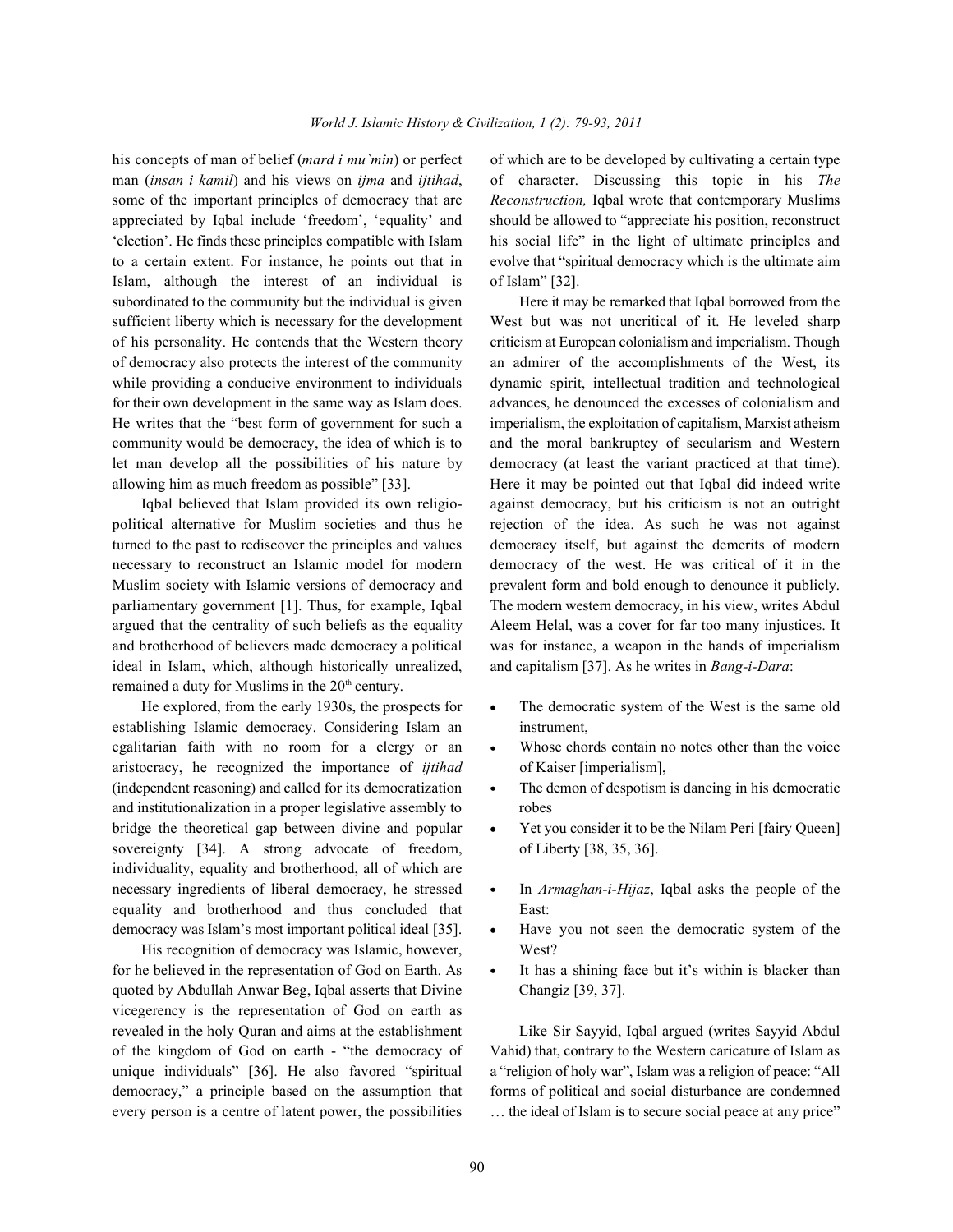Iqbal wanted to resuscitate the Muslim community so that empowerment for those who want to create communities it could reclaim its political independence and rightful and societies that embody the highest ideals and best place in history. Iqbal attempted to develop alternative practices of Islam. Iqbal`s special contribution to the Islamic models for modern Muslim societies. Drawing on development of Muslim legal thought was the re-Islamic traditions, argues Esposito, Iqbal "sought to establishment of the principle he advocated, i.e. the 'rediscover' Islamic principles and values that would enlargement of the scope and authority of *Ijma*. provide the basis for Islamic versions of Western Muslim modernists rekindled the spirit of Muslim concepts and institutions such as democracy and unity, solidarity and autonomy; they restored Muslim

Ideal', Iqbal stated that democracy is the "most important Islam that incorporated modern concepts, disciplines and aspect of Islam regarded as a political ideal"; and added institutions, from textual criticism to nationalism, that "there is no aristocracy in Islam" [40]. For him, the parliamentary government to democracy. Thus, these two basic propositions underlying Muslim political modernists introduced and reinforced a change-oriented constitution were: (a) that the law of God is absolutely mind-set that rejected *taqlid* (blind following of tradition) supreme. Authority, except as an interpreter of the law, and accepted the necessity as well as legitimacy of has no place in the social structure of Islam. Islam has a reinterpretation and reform. Of equal significance, Islamic horror of personal authority. We regard it as inimical to modernists reasserted the right to interpret Islam through the unfolding of individuality; and (b) the conviction in *ijma* and *ijtihad.* Islamic modernism was primarily an

modernism and the legacy of modernists it produced, as of past power and glory; reinterpreted and produced a the foregoing account reveals, influenced the modern ideological interpretation of Islam; and development of the Muslim community and its attitude demonstrated the compatibility of Islam with modern and approach toward the West. Their vision inspired Western socio-political reform. Most reformers Muslim intellectuals and activists across the Muslim distinguished between adopting Western ideas and world to emphasize educational reforms that incorporated technology and rejecting Western imperialism; indeed, a modern curriculum, legitimated legal and social change they promoted the ideas of anti-colonialism and Muslim and contributed to the formation of anti-colonial unity, autonomy and independence. For these reasons, independence movements. men like Afghani and Iqbal came to be remembered as

stimulated, in the real sense, new thinking on and Sir Sayyid as the "pioneers" of Islamic modernism. contemporary issues demonstrating that Islam is a It is this writer`s conviction that the voices of such dynamic religion that calls for continuing intellectual reformist and modernist thinkers, with their forwardreview of both normative and historical Islam and they looking, life-affirming vision, have prevailed and will constructed modernist, enlightened, just, forward-looking prevail all the negative forces, internal and external; and and life-affirming Muslim societies. Sir Sayyid was the their thinking - that is still relevant to reformist and first Indian Muslim to felt the need for a fresh orientation modernist discourse in the entire Islamic world in general of Islam and worked for it; while as Iqbal created a new and in South Asia in particular - will remain as a source of intellectual framework for a more authentic Islamic inspiration for all the reformist thinkers, not only across modernity and searched for ways to regenerate and the Muslim world from South and Southeast Asia to rejuvenate Muslims and their civilization on the basis of Central Asia and from Middle East to North Africa, but for their own religious and cultural heritage. Muslim thinkers of Europe and America (West) as well.

The progressive spirit of the historic Aligarh movement founded by Sir Sayyid for the intellectual, **Author:** Mr. Tauseef Ahmad Parray is a Doctoral moral and social regeneration of Indian Muslims and Candidate in the Department of Islamic Studies, Aligarh which Iqbal enshrined in the hearts of millions through his Muslim University (working on the topic *Islam and* 

[40]. In contrast to Sir Sayyid and more like Afghani, passionate poems, remains a source of inspiration and

parliamentary government" [12]. pride in Islam`s intellectual and scientific heritage; and In an essay entitled 'Islam as a Moral and Political above all generated modern ideological interpretations of the absolute equality of all members of a community [41]. "intellectual movement". While it did not produce a "unified movement or enduring organizations", its legacy **CONCLUSION** was substitution in its influence on the Muslim By way of conclusion, the emergence of Islamic West. Islamic modernism reawakened Muslims to a sense Muslim modernists were determined and "fathers of Muslim nationalism" and along with Abduh community`s development and its attitude toward the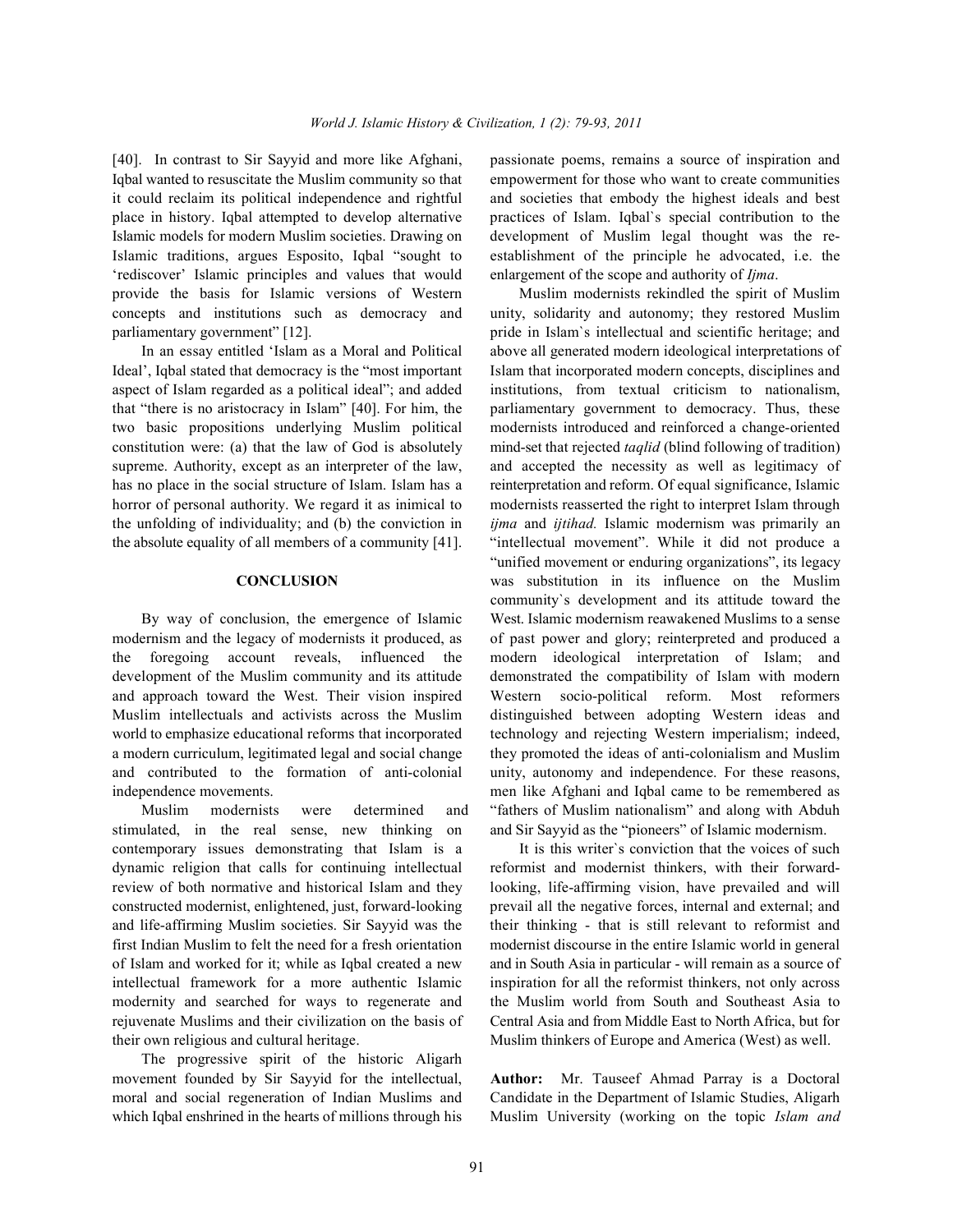*Scholars of India and Pakistan*). His major areas of Century: From Triumph to Despair. Princeton: interest are Islam and Democracy, Modern Islamic Political Princeton University Press. pp: 19. Thought, Islamic Social Sciences (esp. Political science), 15. Hassan, R., 2009. Islamic Modernist and Reformist Islam in Modern World: Movements, Trends and Discourse in South Asia. In Reformist Voices of Thinkers of South Asia and Reviewing Books. Islam- Meditating Islam and Modernity, Ed. Hunter,

- Islam, Ed. Esposito, J. L. New York: Oxford University OEMIW]. Press, pp: 644-45, 47, 49. 17. Troll, C.W., 1978. Sayyid Ahmad Khan: A
- and Modern World, Ed. Martin, R. C. New York: Vikas Publishing House. pp: 257, 26, 18, 19. Macmillan. II: 456. 18. 18. Paljon, J.M.S., 1920. The Reforms and Religious
- Tradition: Islam in Contemporary South Asia. In 19. Ahmad, A., 1964. Studies in Islamic Culture in the Ed. Feener, R. M. Santa Barbara, California: ABC- pp: 53-54, 163. CLIO, Inc., pp: 111, 12. 20. Fareed, M.G., 2004. Ijtihad. In Encyclopedia of Islam
- HarperCollins Publishers. pp: 95, 110. Macmillan. I: 345.
- 5. Anon. 1987. Muslim Modernists: The Torch-Bearers 21. Kamrava, M., 2006. Introduction: Reformist Islam in without the name of the author) pp: 10.
- 
- pp: II: 386. pp: 572.
- 
- Services. pp: 42. 24. Ahmad, A., 1970. Islamic Modernism in India and
- for Women. Paper presented at the Islam and Human University Press. pp: 37. Rights Fellow Lecture, October 14, 2003, organized 25. Albiruni, A.H., 1950. Makers of Pakistan and Modern Law, Emory University, Atlanta, GA. 26. Hali, A.H., 1901. Hayat-i-Jawid. Kanpur (India)
- 11. Malik, H., 1980. Sir Sayyid Ahmad Khan and Islamic 27. Iqbal, A.M., 1936. Islam and Ahmadism. Lahore: Modernism in India and Pakistan. New York: Anjuman-i- Khuddam ud Din. pp: 22. Columbia University Press. pp: 73. 28. Low, S., 1906. A Vision of India. London: Smith &
- 12. Esposito, J.L., 1993. The Islamic Threat: Myth or Elder. pp: 282. Reality? New York: Oxford University Press. 29. Din, J.S., 1903. Syed Ahmad Khan as a Religious Re-
- York: Oxford University Press. pp: 127, 130. Works. Lahore: Ferozsons. pp: 292-319.
- *Democracy: A Study of the Views of Contemporary* 14. Dawisha, A., 2003. Arab Nationalism in the Twentieth
	- S. T. New Delhi: Pentagon Press, 2009. pp: 159-86.
- **REFERENCES** 16. Malik, H., 1999. Ahmad Khan, Sayyid. In The Oxford 1. Esposito, J.L., 1999. Contemporary Islam: Esposito, J. L. 4 Vols. New York: Oxford University Reformation or Revolution. In The Oxford History of Press. pp: I: 57-58; [hereafter abbreviated as Encyclopedia of Modern Islamic World, Ed.
- 2. Majeed, J., 2004. Modernity. In Encyclopedia of Islam Reinterpretation of Muslim Theology. New Delhi:
- 3. Rozehnal, R., 2004. Debating Orthodoxy, Contesting Ideas of Sayyid Ahmad Khan. Leiden: Brill., pp: 92.
	- Islam in World Cultures Comparative Perspectives, Indian Environment. Oxford: Clarendon Press.
- 4. Husain, M.Z., 1995. Global Islamic Politics New York: and Modern World, Ed. Martin, R. C. New York:
	- of Progressive Islam. The Islamic Quarterly, xxxi (3): Comparative Perspective. In The New Voices of 194-204, p: 194. London: Islamic Cultural Centre. Islam: Reforming Politics and Modernity - A Reader. (This article has appeared (by mistake, I presume) Ed. Kamrava, M. New York and London: I.B. Tauris.
- 6. Dar, B.A., 1957. Religious Thought of Sayyid Ahmad 22. Sardar, Z., 2006. What Do We Mean by Islamic Khan, Ist ed. Lahore: Institute of Islamic Culture. Future? In The Blackwell Companion to pp: 113, 247-48, 264 Contemporary Islamic Thought. Ed. Abu Rabi`, I. M. 7. Hasan, M., 1978. Life of Iqbal. Lahore: Ferozsons. UK, USA, Australia: Blackwell Publishing Ltd.
- 8. Abott, F., 1968. Islam and Pakistan. Ithaca, NY: 23. Al-Din, M.U., 1960. Sir Sayyid ka Madhhabi Tarz-i-Cornell University Press. pp: 106-7. Fikr (Sir Sayyid`s New Mode of Religious Thought). 9. Husain, R., 1977. The Politics of Iqbal: A Study of his In Quraishi, N. Aligarh Tehrik: Aagaz ta Amroz. Political Thoughts and Actions Lahore: Islamic Book Aligarh: Aligarh Muslim University, 1960. pp: 125 ff.
- 10. See, Munir, L.Z., 2003. Islam, Modernity and Justice Pakistan 1857-1947. 2nd impression. London: Oxford
	- by the Islam and Human Rights Project, School of Muslim India. Lahore: Sheikh M. Ashraf. pp: 12-13.
		-
		-
		-
- pp: 49, 53-62. former. (Lecture delivered in Lahore in 1903), Rpt. in 13. Esposito, J.L., 1998. Islam: The Straight Path. New Ahmad, B, 1903. Justice Shah Din: His Life and